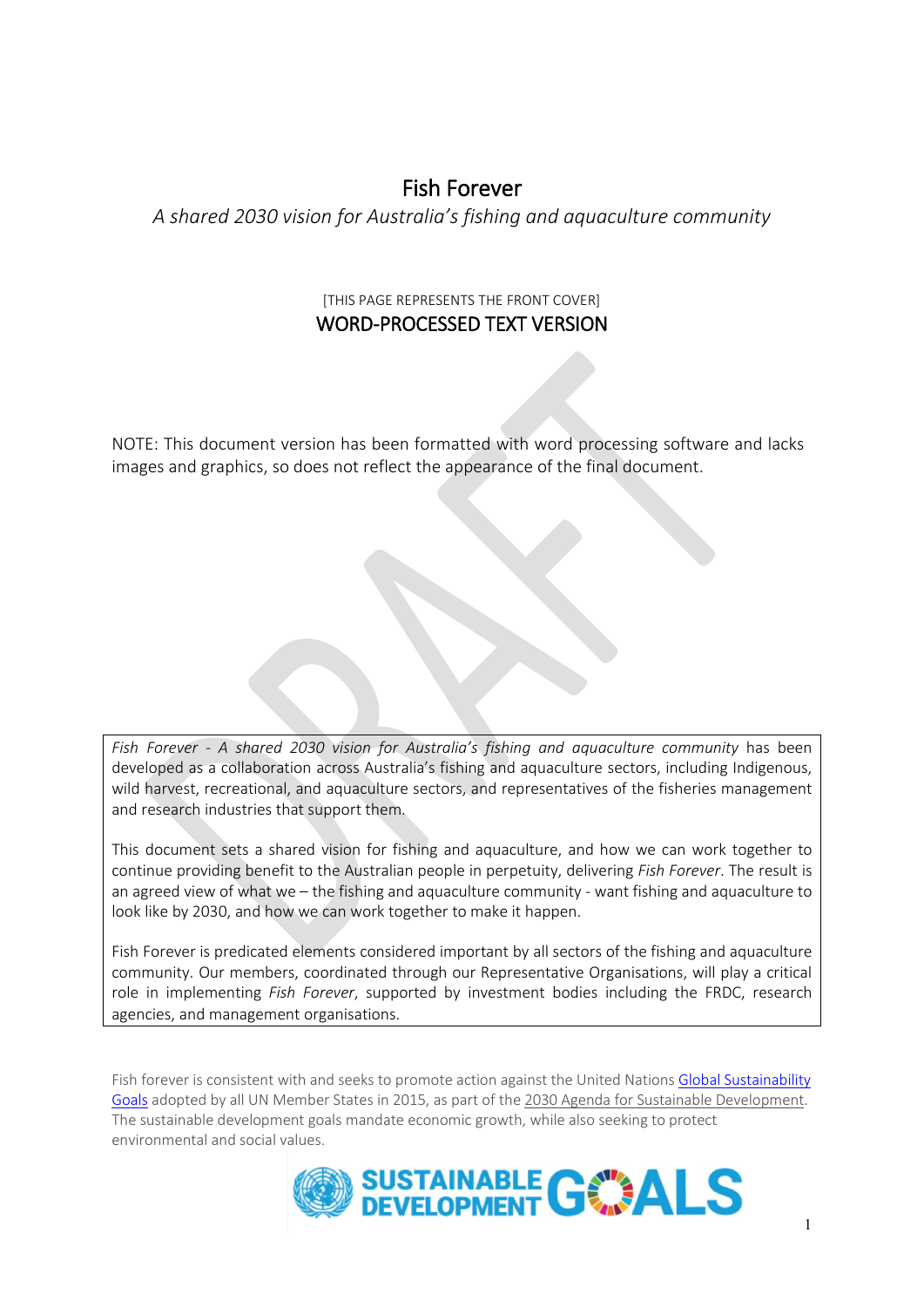## This page is intentionally blank for insertion of full page image

*Text imposed over blended image comprising all sectors, including managers and researchers.*

## Australia's fishing and aquaculture community, working together to deliver

**Fish Forever:** *A collaborative, vibrant fishing and aquaculture community\*, creating diverse benefits from aquatic resources, and celebrated by society.*

\* Includes commercial wild catch, aquaculture, recreational, Indigenous and sectors, and representatives of the fisheries management and research industries that support them.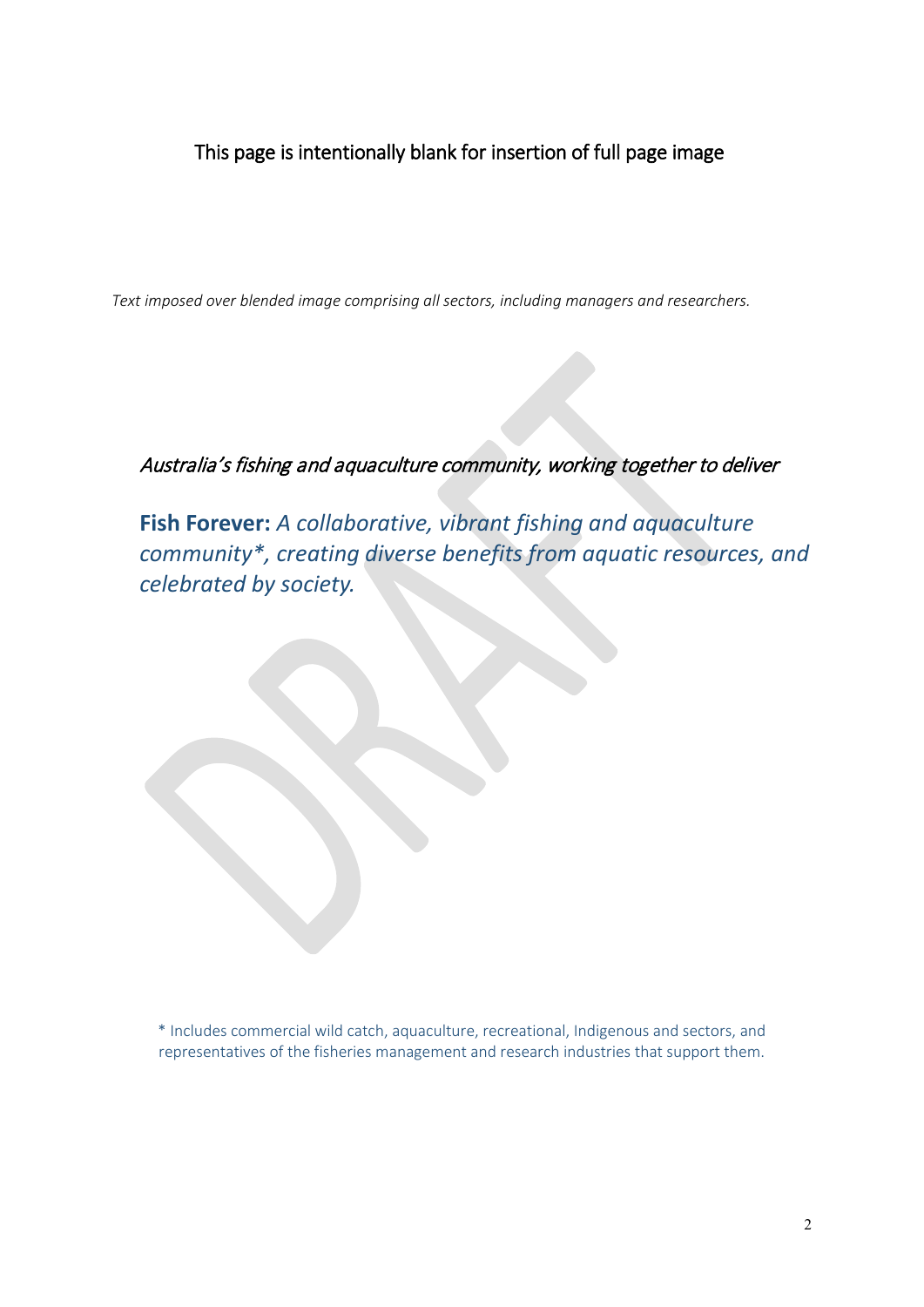### What does success look like in 2030? – Challenge-led thinking about the future.

Aspirational challenges provide a way to focus effort and investment through innovation<sup>[1](#page-2-0)</sup>. The following challenges, grouped under five outcomes, will help fishing and aquaculture maintain a course towards prosperity and sustainability in 2030, and are consistent with Australia's commitment to the United Nations Global Sustainability Goals. These challenges are not exhaustive, nor are they mandatory. Rather, they provide potential 'light on the hill', to unify and harness collective efforts across fishing and aquaculture over years to come.

#### Outcome 1: Growth for enduring prosperity

- Challenge 1: By 2030 commercial seafood production is highly profitable, and Australia is recognised as a market leader in the production of sustainable, nutritious and responsibly produced seafood.
- Challenge 2: By 2030 expenditure on recreational fishing exceeds \$3B, and average satisfaction with experience is rated as 'high'.
- Challenge 3: By 2030 cultural fishing is more widely practiced and celebrated among First Nations people, who are also enjoying more economic opportunities in fishing and aquaculture, and occupying more decision-making roles.
- Challenge 4: By 2030 investment in biosecurity control nationally is risk-based, and improved effectiveness is reducing risks.
- Challenge 5: By 2030 ALL assessed Australian fish stocks are classified as sustainable or recovering.
- Challenge 6: By 2030 investment in regenerative activities has tripled, with the 2026 Statement of Environment Report describing 30% improvement in condition of waterways and marine environments.
- Challenge 7: By 2030 cost of effective fisheries and aquaculture regulation as a proportion of GVP has halved.
- Challenge 8: By 2030 all management decisions are evidence based

#### Outcome 2: Best-practice and production systems

- Challenge 9: By 2030 Australian fishers and aquaculturists are caring for aquatic systems, including moving towards achieving zero nett waste and carbon neutrality, maintaining best practice in animal welfare, and optimising operations for improved environmental benefit
- Challenge 10: By 2030 Australian fisheries and aquaculture is recognised for providing healthy and safe workplaces, with the health and wellbeing of our people as our priority

#### Outcome 3: Build a culture that is inclusive, forward thinking and capable

- Challenge 11: By 2030 all decision making in fishing and aquaculture is as diverse, inclusive and equitable just like our community
- Challenge 12: By 2030 we have halved the frequency of inter-sectoral conflict.
- Challenge 13: In 2030, the primacy of Australia's First Nations people as custodians of sea country is recognised, and all sectors are valued as equal stakeholders.

#### Outcome 4: Ensure equitable and secure access to aquatic resources

- Challenge 14: By 2030 three Australian regions are being managed under an integrated, rights-based multi-use framework.
- Challenge 15: By 2030 80% of Australian fisheries are being managed on a spectrum of participative management

#### Outcome 5: Society and consumers trust, respect and value

- Challenge 16: In 2030 75% of Australians are positive about the future of fishing and aquaculture.
- Challenge 17: By 2030 traceability technology is deployed throughout the Australian Seafood value chain, demonstrating provenance, sustainability and safety.

<span id="page-2-0"></span><sup>&</sup>lt;sup>1</sup> https://ec.europa.eu/info/sites/info/files/mazzucato\_report\_2018.pdf